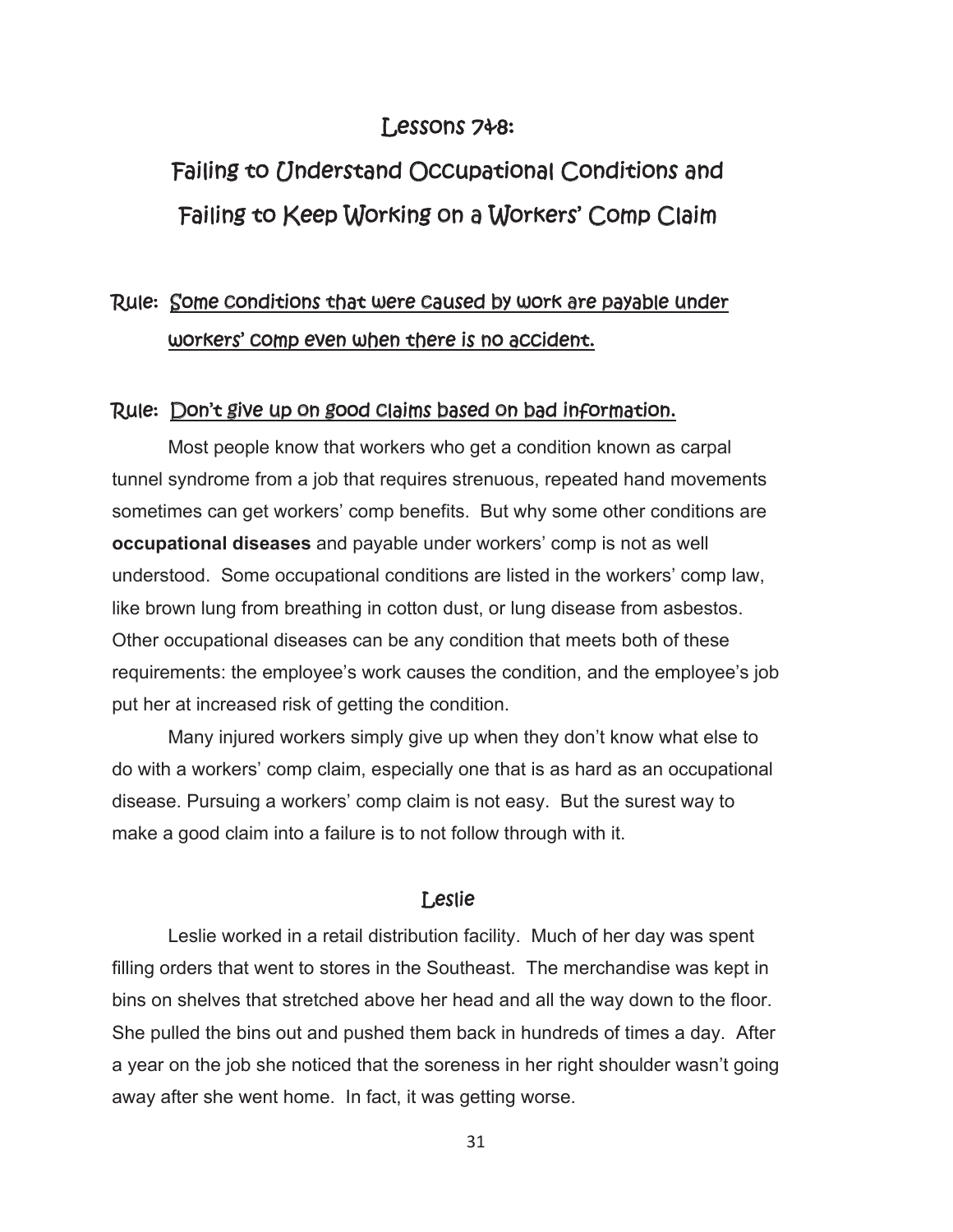Leslie had never had problems with her arm before. After a few hours at work the pain would get worse, but Leslie just tried to work through it. She went to the nurse at work and got medication regularly, but her pain quickly got to the point where she was having trouble doing her job.

The nurse asked her if she had hurt her arm and Leslie truthfully answered that she hadn't had an accident. She went to the company's doctor who said she probably did have some chronic problems. After months of pain, he finally ordered an MRI, but Leslie was told that the company wouldn't pay for more treatment.

Leslie started missing work because she just couldn't physically do the job. Her sick leave time was soon gone and the company put her on short term disability. She went to a doctor who recommended surgery, but she didn't go back for treatment because she couldn't afford it. The \$300 disability payments were taxable, so she only received \$275 a week and couldn't pay the co-pays for the doctor. Now Leslie is nearing the last of her short term payments. Since it has been over five months since she could work, Leslie fears she is in danger of getting evicted from her apartment.

## Leslie's grades on understanding occupational conditions and keeping her claim going: D

 Leslie could better manage her case if she knew more about occupational diseases. She believes that her job caused her shoulder problems. That makes perfect sense. Leslie should tell her doctor about the repeated reaching and pulling overhead that she is required to do all day long. The lack of prior problems with her shoulder is important too.

 If the doctor believes that the work was a significant factor in causing the condition to develop, and that Leslie's job put her at risk for getting the condition compared to people who don't do her job, then her condition would be considered an occupational disease and she could win her case.